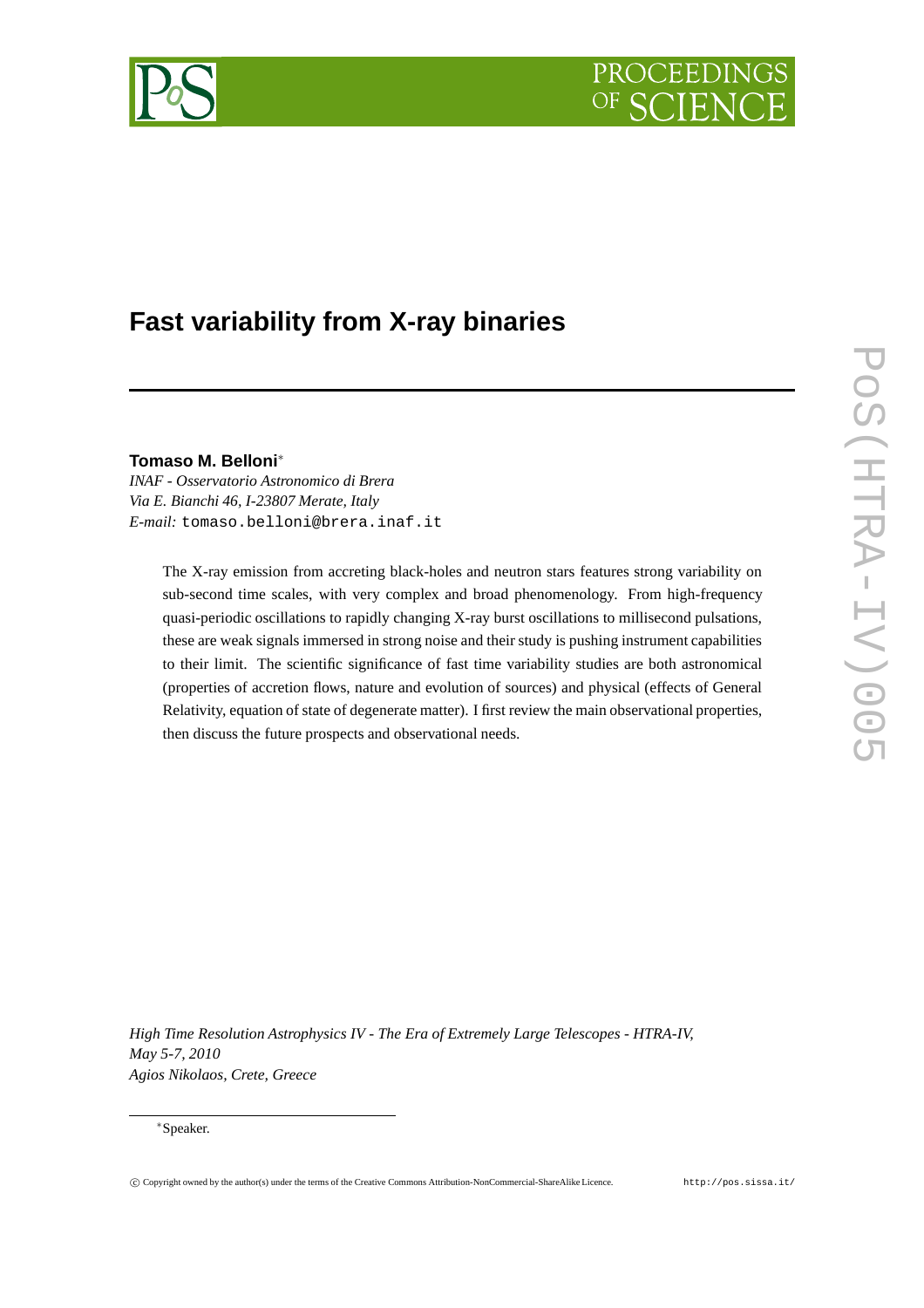### **1. The Promise of X-ray Binaries**

X-ray binaries are systems made of a compact object and a non-collapsed star. When dealing with high-energy emission however, it is more correct to say that they are made of a compact object and matter orbiting around it and falling onto/into it. They therefore constitute an ideal laboratory for studying two separate phenomena: accretion onto the compact object and General relativity in the strong field regime. Matter orbiting a few kilometers from a neutron star or a black hole is part of a complex accretion flow and is located in the deepest part of the gravitational well. The best way to study a gravitational field is to make use of a test particle and here we have many such test particles right where we would like to have them. While active galactic nuclei also provide a comparable gravitational potential, the field curvature is much smaller than in galactic systems (see Fig. 1, from [27]). Therefore, X-ray binaries appear as the best space laboratories.

The main problem with these approaches is that they are entangled: we want to understand the properties of accretion close to a compact object making use of the fact that they are in a strong gravitational field, while at the same time we want to study the same gravitational field making use of the accreting matter. Accretion onto a compact object is a very complex and messy phenomenon: it provides not a test particle, but a stream of magnetized plasma that moves towards the compact object forming a very complex object. This intrinsic difficulty has not yet been overcome, but the field remains very promising.

In addition to probing General Relativity, neutron-star binaries are systems where we can detect strong high-energy emission from the surface of the neutron star and its surroundings. This provides a potential instrument to put limits on the equation of state of neutron matter, in particular as it offers the possibility of measuring mass and radius of the central object.

Both these goals have still to be reached. They are approached from two separate directions: the spectral distribution of the X-ray emission and the fast time variability. As continuum energy spectra of neutron-star Low-Mass X-Ray Binaries (LMXB) are very complex and do not offer a simple and unique interpretation, the attention has been concentrated on the shape of the iron emission fluorescence line due to reflection of X-ray radiation off the accretion disk in the system. Since the expected line is narrow, the effects of relativity (such as gravitational redshift, transverse doppler shift and beaming) on the orbiting gas, smeared by the complex motion in the accretion disk, can be studied. The alternative approach is through fast timing. Timing signals are the most direct way of studying the motion of matter around a compact object and there are plenty of these signals observed. However, in this case the theoretical modeling is still not able to interpret the complex phenomenology observed in this variability. Below, I briefly outline the current standpoint and the its future prospects.

#### **2. Fast variability**

#### **2.1 Time scales**

When dealing with time variability, it is important to consider the possible characteristic time scales that we can expect from the system. In addition to the spin period of the neutron star in the case of a pulsar, an obvious frequency that could be (but is not always) observed, we have all the time scales associated to the accretion flow (see e.g. [5, 23, 24]). Important quantities are e.g. the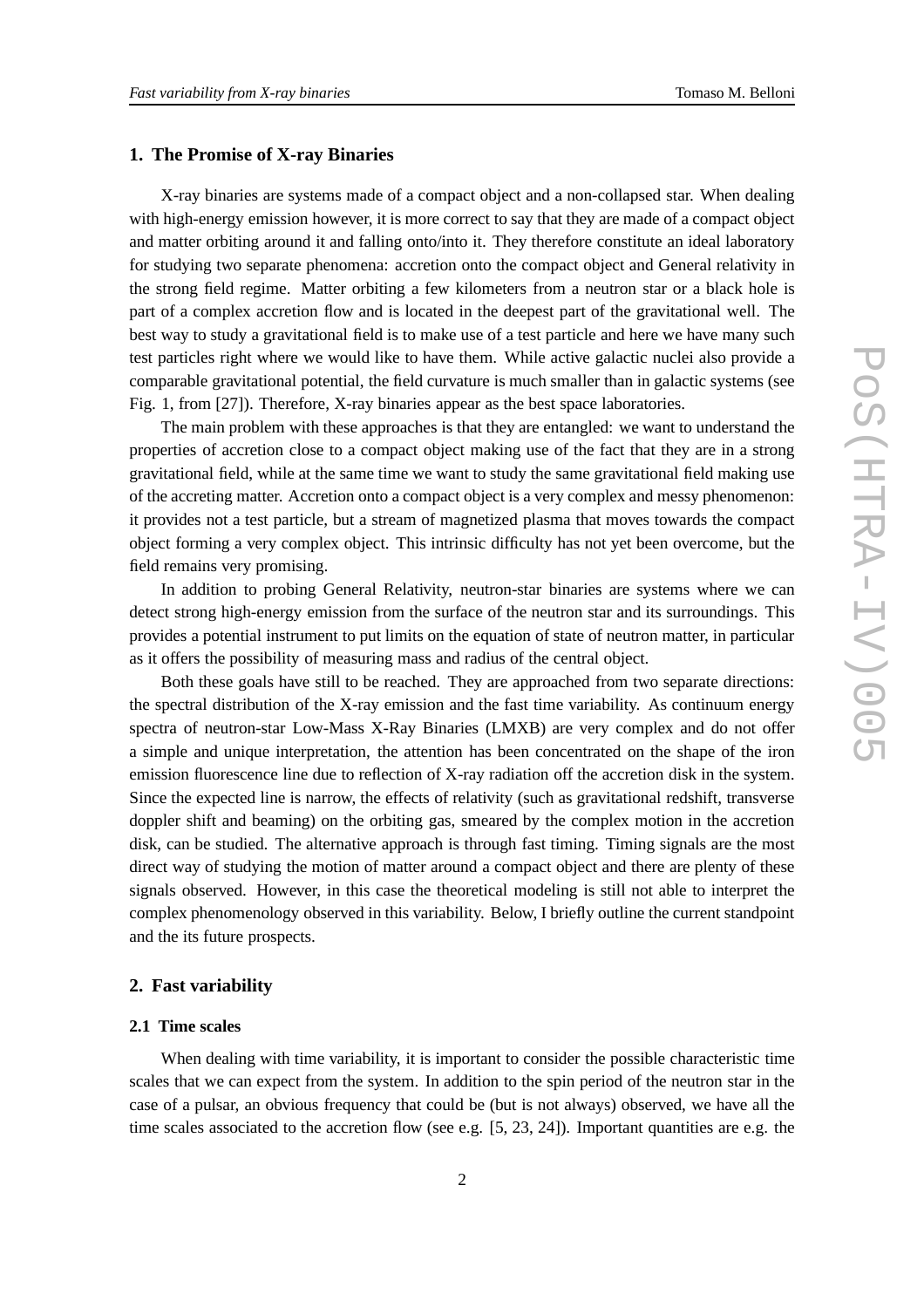

**Figure 1:** Tests of General Relativity placed on an appropriate parameter space. The *x*-axis measures the potential  $\varepsilon \equiv GM/rc^2$  and the *y*-axis measures the spacetime curvature  $\xi \equiv GM/r^3c^2$  of the gravitational field at a radius *r* away from a central object of mass *M*. The long-dashed line represents the event horizon of Schwarzschild black holes (from [27])

time scales for radial light-crossing, radial sound-crossing, free-fall, viscous and thermal diffusion. The identification of these time scales in the data would provide important insights on the process of accretion (see e.g. [6]). In addition, there are the time scales associated to General Relativity: a particle orbiting around a compact object with angular momentum, in addition to its Keplerian orbital period, is also subject to nodal and frame-dragging precessions. The identification of one or more of these characteristic time scales in the emitted radiation and its firm identification is the most promising path to the discovery of relativistic effects. However, the situation is very complex and it is difficult to disentangle the various components.

# **2.2 Pulsations**

Although X-ray pulsars are known since the dawn of X-ray astronomy, the "normal" systems of this type have magnetic fields so high that they do not allow the formation of an inner accretion flow and start channeling matter onto the neutron star at a large distance. However, since 1999 we have discovered a few systems with low-mass companion showing millisecond pulsations (see [34]). The discovery of these pulsations has been a goal for decades, when people looked into the emission of bright sources, where no detection was obtained. As it happens, pulsations are detected from faint transients and are associated to very compact binaries. More recently, intermittent pul-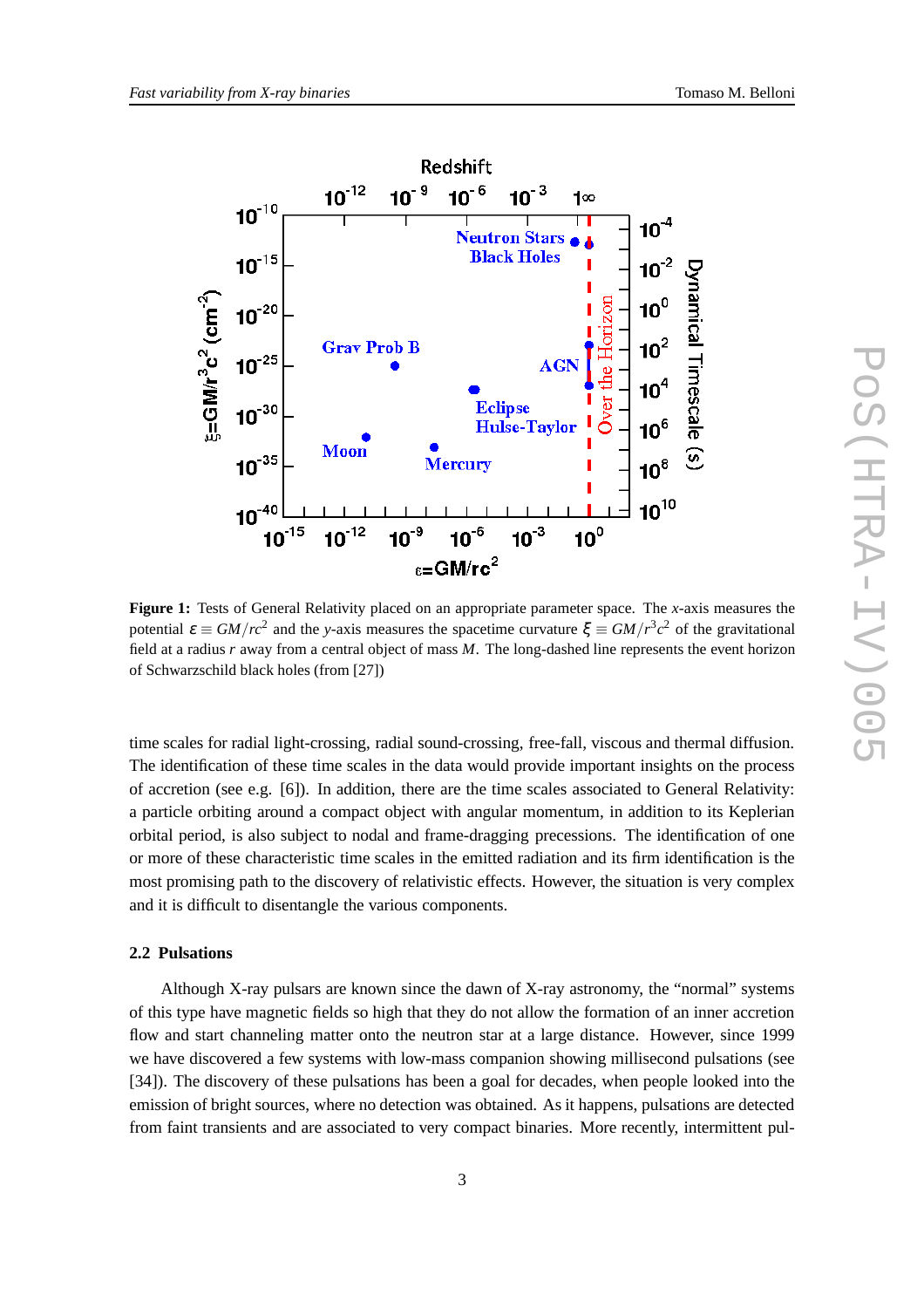

**Figure 2:** Spectrogram of a RXTE observation of the intermittent pulsar SAX J1748.9–2021. The contours show the pulsation, whose frequency drifts due to orbital modulation. Superimposed is the light curve, which shows the presence of X-ray bursts (from [1]).

sations have been detected from a few systems, including the bright transient Aql X-1 ([13, 1]). In Aql X-1, the pulsation appeared for a mere 150 seconds over a total exposure time of  $1.3 \times 10^6$ s. Another example where more pulsation intervals were detected is shown in Fig. 2. It is not yet clear what leads to these intermittency and what prevents the detection of pulsations in other bright systems (for which we know the pulse period nevertheless, see below).

# **2.3 Oscillations during thermonuclear X-ray bursts**

Neutron-star low-mass X-ray binaries (LMXB) at low accretion rate often show thermonuclear X-ray bursts. They are powerful strong surges in X-ray emission caused by the ignition of a thermonuclear reaction in the material accreted onto the surface of the neutron star (see e.g. [15]). With the RossiXTE satellite, transient highly coherent (although drifting in frequency) oscillations were observed during some bursts in a number of sources and it was soon realized that the oscillation frequency was the same for all bursts of each source, suggesting that what was seen was the pulse frequency. This was later confirmed with the detection of pulsations and burst oscillations at the same frequency in the same source. This not only allows to enlarge the sample of sources for which we know the pulse period, but offers a very interesting window onto processes that take place on the very surface of the neutron star (see [31]). These signals, in the range ∼200-800 Hz, can be extremely weak and difficult to analyze. Moreover, the frequency evolution in time can be so fast that our observations are limited by the uncertainty principle.

#### **2.4 Noise variability**

When in their low-luminosity states, both black-hole and neutron-star X-ray binaries, in addition to a rather hard energy spectrum, are characterized by very strong aperiodic variability, with an integrated fractional rms that can reach 40-50% (see [4, 16]). In the Fourier domain, this variability can be interpreted as the sum of a small number of Lorentzian-shaped components ([25, 26, 22, 7, 4], see Fig. 4). These components move in frequency hand-in-hand, positively correlated with the source flux ([26, 7]). At higher fluxes, their fractional rms decreases and Quasi-Periodic Oscillations appear (see below). This strong variability is associated to very clear signatures in the phase-lag spectrum, providing a complex but important set of constraints to theoretical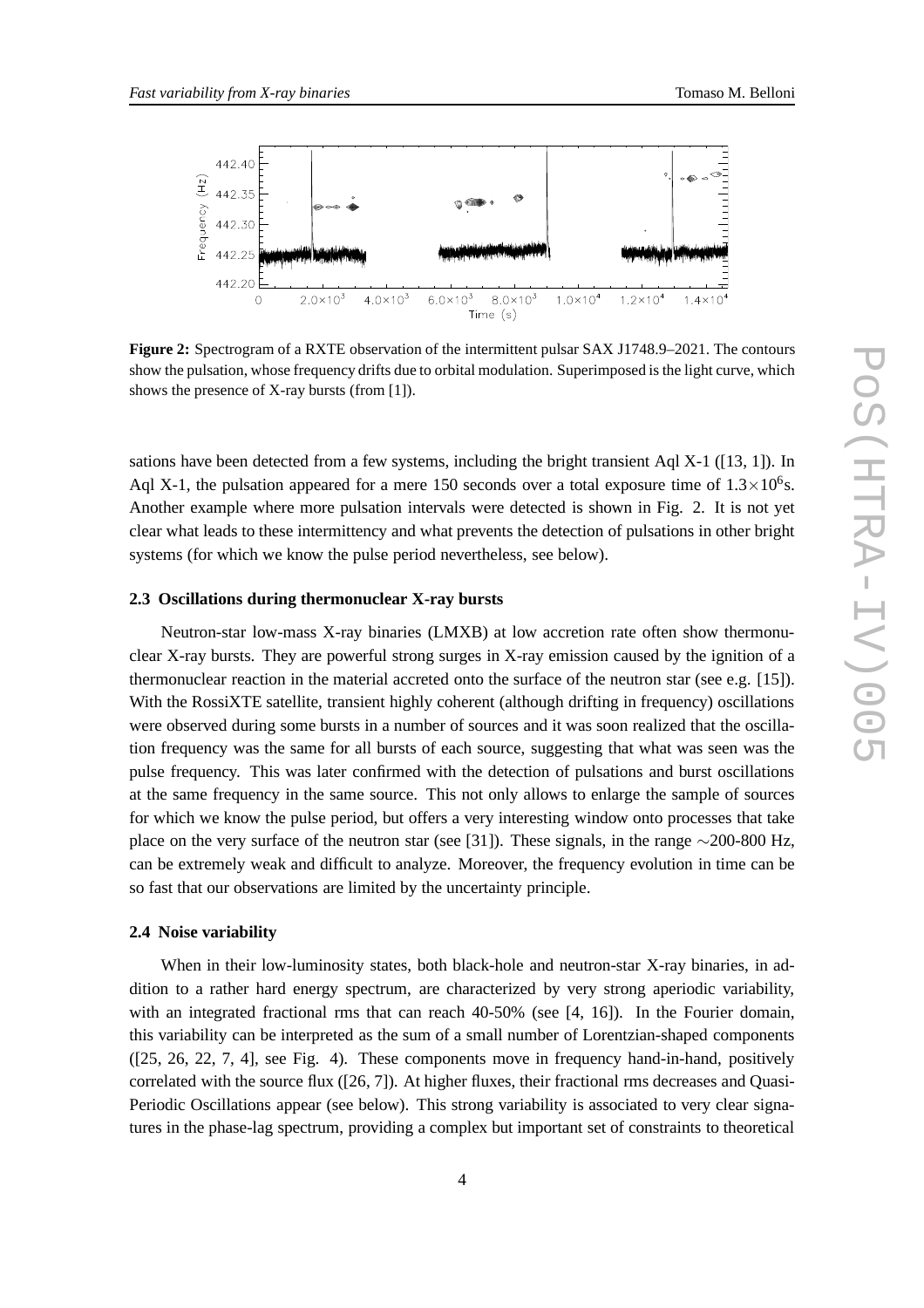

**Figure 3:** Spectrogram for an X-ray burst of 4U 702—429, plotted over the RXTE/PCA light curve (solid histogram). The best fit frequency evolution is shown as a thick solid line (from [31]).

models, whether they involve themal/hybrid Comptonization or contributions from a jet component ([23, 16]). In other states, where the emission is dominated by a thermal optically thick accretion disk, the variability is reduced and can be of the order of 1% (see Fig. 5).

## **2.5 Quasi-Periodic Oscillations: low frequencies**

Quasi-periodic Oscillations (QPO) peaked components in the power-density spectra, offer a more direct way to measure frequencies, as their centroid is unambiguous, unlike the case of broad noise components (see [7]). Since the first discovery in 1985, low-frequency (0.1-20 Hz) QPO have been detected in both classes of sources and classified in a complex way (see [12]). There are strong indications that here too we are observing the same phenomenon across classes of sources. Their typical quality factor Q (defined as the ration between the frequency and the width of a PDS peak) is around ∼10, their fractional rms increases with energy and can be as high as ∼20% above 10 keV. In black-hole binaries, one of these QPOs (type-B) is found not to be associated to the presence of a strong noise component, which is consistent with being the evolution to higher fluxes of those shown before, and appears to be connected to the intervals of ejection of relativistic jets from the system (see [14, 4]). During the evolution of a transient source, this QPO appears in a very specific high-flux state and is of transient nature itself. Whether and how this feature is associated directly to the jet formation or ejection we do not know, but the association with the time of jet ejection, although not exact, indicates that major changes take place in the accretion flow around that time. This is also confirmed by spectral analysis ([21]).

The most common type (called horizontal-branch QPO for NS and type-C QPO for BH), has a frequency that correlates extremely well with those of the broad-band noise components, which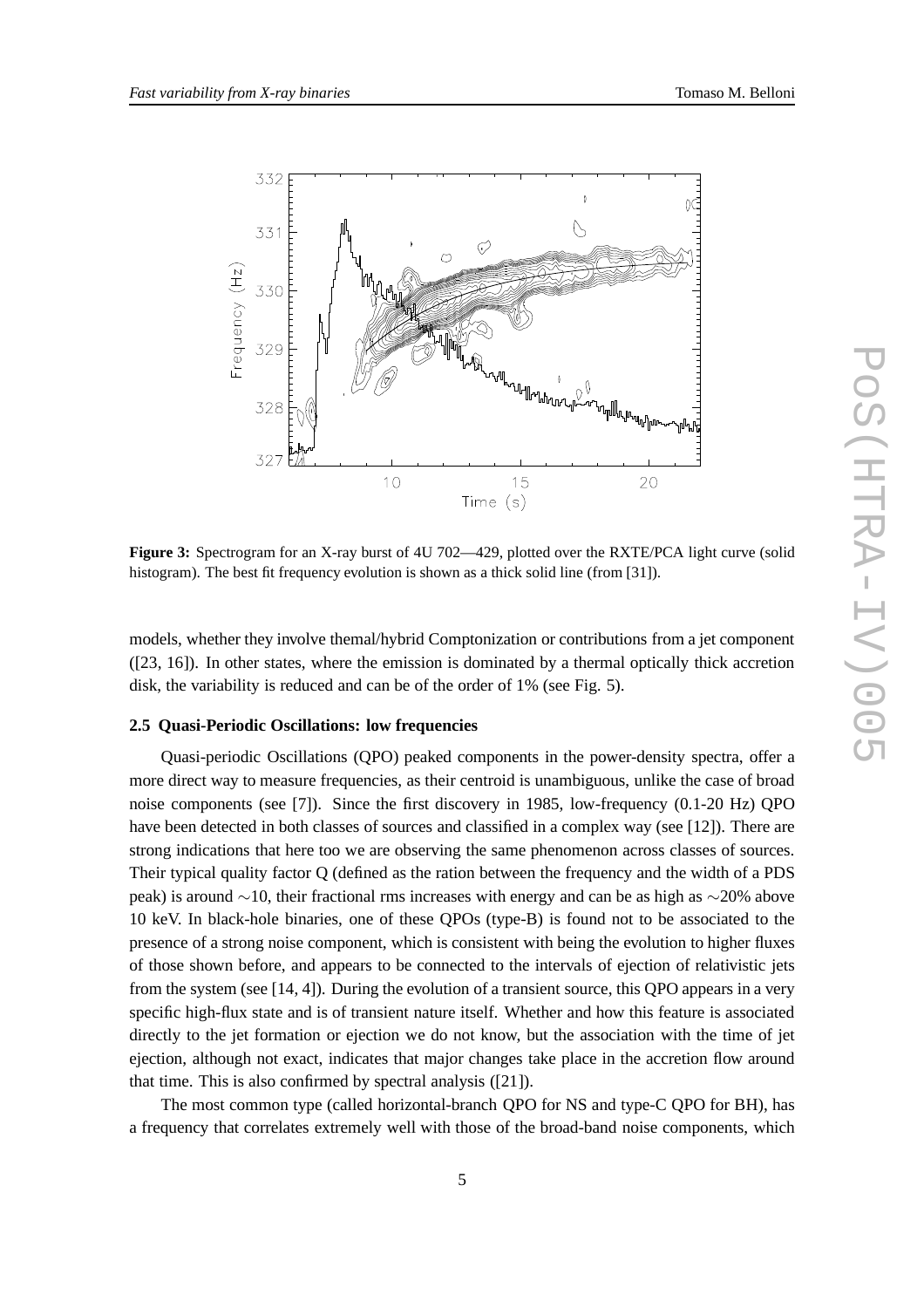



Figure 4: Typical power-density spectrum of Cyg X-1 in its low/hard state. Three broad Lorentzian components (red) are overplotted.



**Figure 5:** Left panel: a RXTE/PCA observation of Cygnus X-1 in the low-hard state; Right panel: a RXTE/PCA observation of GX 339-4 in the high-soft state. The tow panels have the same dynamical range in count rate. The difference in total variability is evident.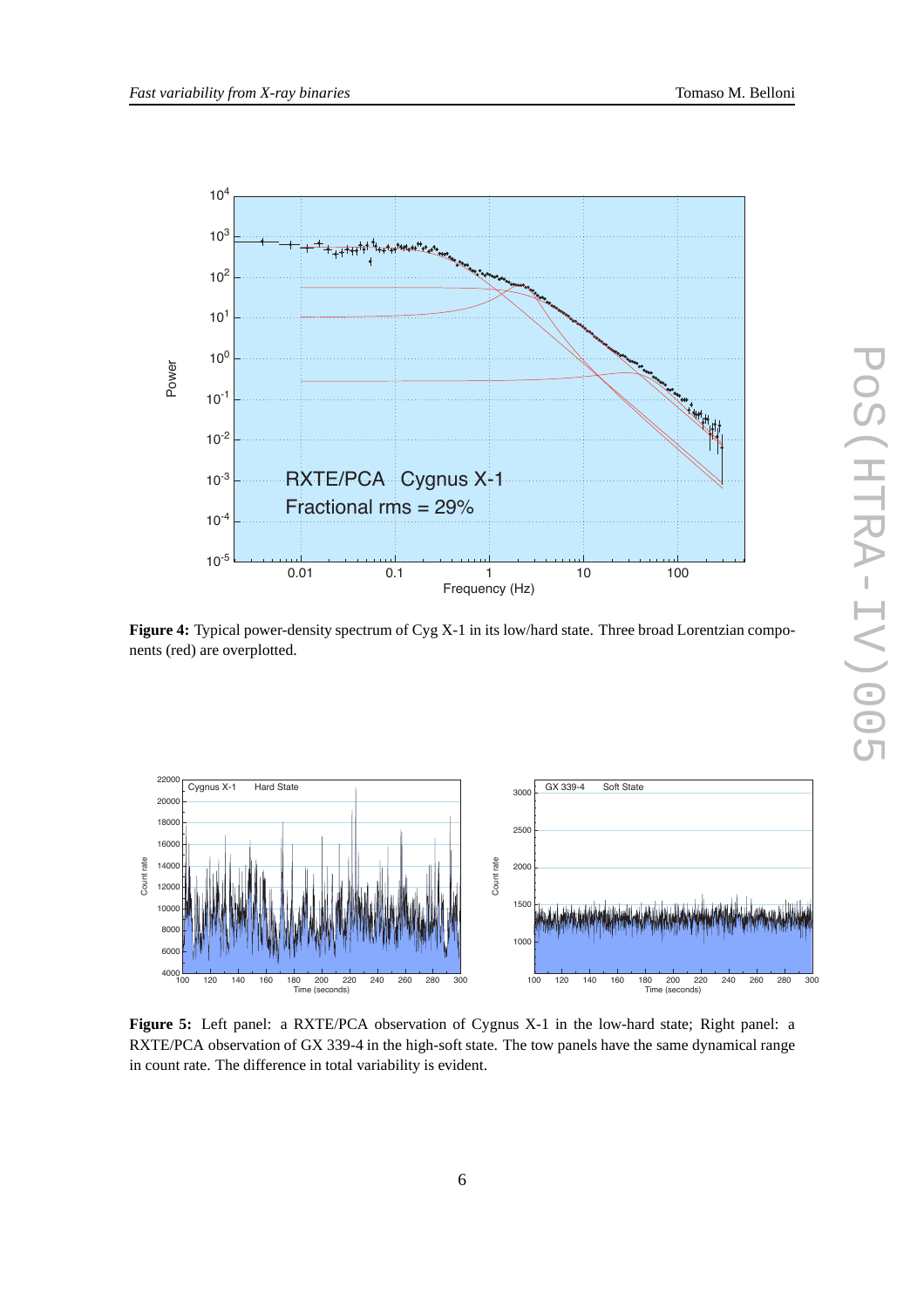

**Figure 6:** Left panel: sketch of a hardness-intensity diagram of an outburst of an X-ray transient (the equivalent of a color-magnitude diagram) with the four source states marked (see [4]). Right panel: two types of QPO (intentionally selected to have the same frequency) corresponding to two high-flux states. At the top type-C QPO, associated to strong noise, at the botton type-B QPO, with reduced noise. The HIMS-SIMS transition is marked by the sudden change between these two QPOs.

suggests a common origin (see [35]). These low-frequency features have received less attention than high-frequency QPOs in the past decade, but are strongly connected to them and offer an insight on the accretion phenomenon, while being possibly associated to fundamental relativistic frequencies.

# **2.6 Kilohertz QPOs**

The major fast time variability features are without doubt kilohertz QPOs in neutron-star LMXB. They are quasi-periodic signals in the range 200-1200 Hz. Although their full phenomenology is rather complex (see [34] and references therein), we can identify the following basic features:

- Often, two separate peaks are observed simultaneously (see Fig. 7), usually with different coherence. The Q value can reach values as high as 200.
- Both peaks change frequency as a function of time in a random-walk fashion, i.e. without jumps. There are no special frequencies in the 200-1200 Hz range ([8, 10, 11]).
- Their frequency correlates positively with source luminosity, but there is no one-to-one overall correlation. In other words, during each observation this correlation is observed, but the frequencies always cover the same range ([33]).
- The frequency separation between the two peaks is not constant, but for single sources is observed to decrease at high and low QPO frequencies. However, the distribution of observed separations is a rough Gaussian with average 300 Hz (see right panel in Fig. 8 [18]).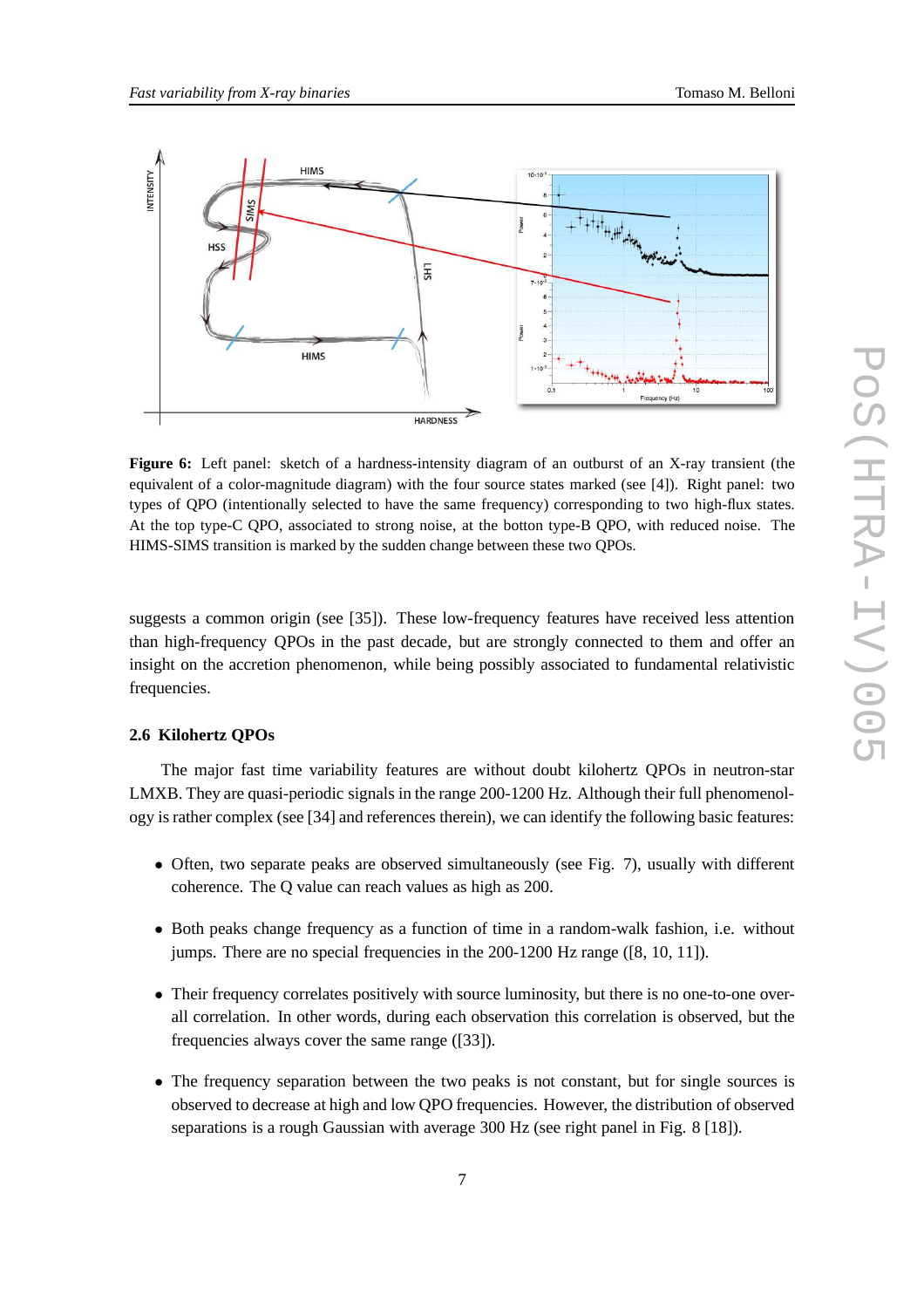

**Figure 7:** Left panel: kHz QPOs observed from the brightest LMXB Sco X-1 (from [32]). Right panel: two high-frequency QPOs from the black-hole binary GRS 1915+105, with centroid frequencies in 3:4 ratio (from [30]).

- A correlation between frequency separation and pulse frequency has been suggested, in which  $\Delta v$  is equal to  $v_{spin}$  if  $v_{spin}$  < 400 Hz and to half of it if  $v_{spin}$  > 400 Hz. This is in contrast to the previous statement of a Gaussian distribution in  $\Delta v$  values across all sources, which suggests that there is no connection with  $v_{spin}$ . In the left panel of Fig. 8 one can see the plot of  $\Delta v$  vs.  $v_{spin}$  for all published values, to be compared with a constant value (solid line) and the "step" model described above. Notice that for each source, and hence for each spin frequency, there can be a number of measurements of  $\Delta v$  which are statistically inconsistent with each other, so that neither of these lines can be considered a fit to the data.
- kHz QPO correlate linearly with low-frequency QPOs (of the type-C/horizontal branch flavor). The correlation between the first kHz QPO (lower) and the low-frequency QPO has been extended to low-luminosity systems and black-hole binaries, provided noise frequencies are used for those ([28, 7]).

Given the high frequencies, it is clear that these signals come from the innermost regions of the space-time around the neutron star. Although the basic phenomenology outlined above is rather clear, theoretical models are still not able to reproduce it.

One important point is whether we can use these signals to find direct evidence of the presence of an innermost stable circular orbit (ISCO) around the neutron star. If the highest-frequency QPO observed in a system is associated to a Keplerian frequency at the ISCO, we can use it to measure the ISCO itself. Recently, effects related to the ISCO have been claimed, although there is still debate on possible alternatives ([3, 17]).

Since another approach to this measurement is through the analysis of relativistically broadened iron fluorescence lines, it is interesting to compare the results of the two methods on simultaneous data. Obtaining such data is not simple, but (quasi)-simultaneous RXTE/Chandra/XMM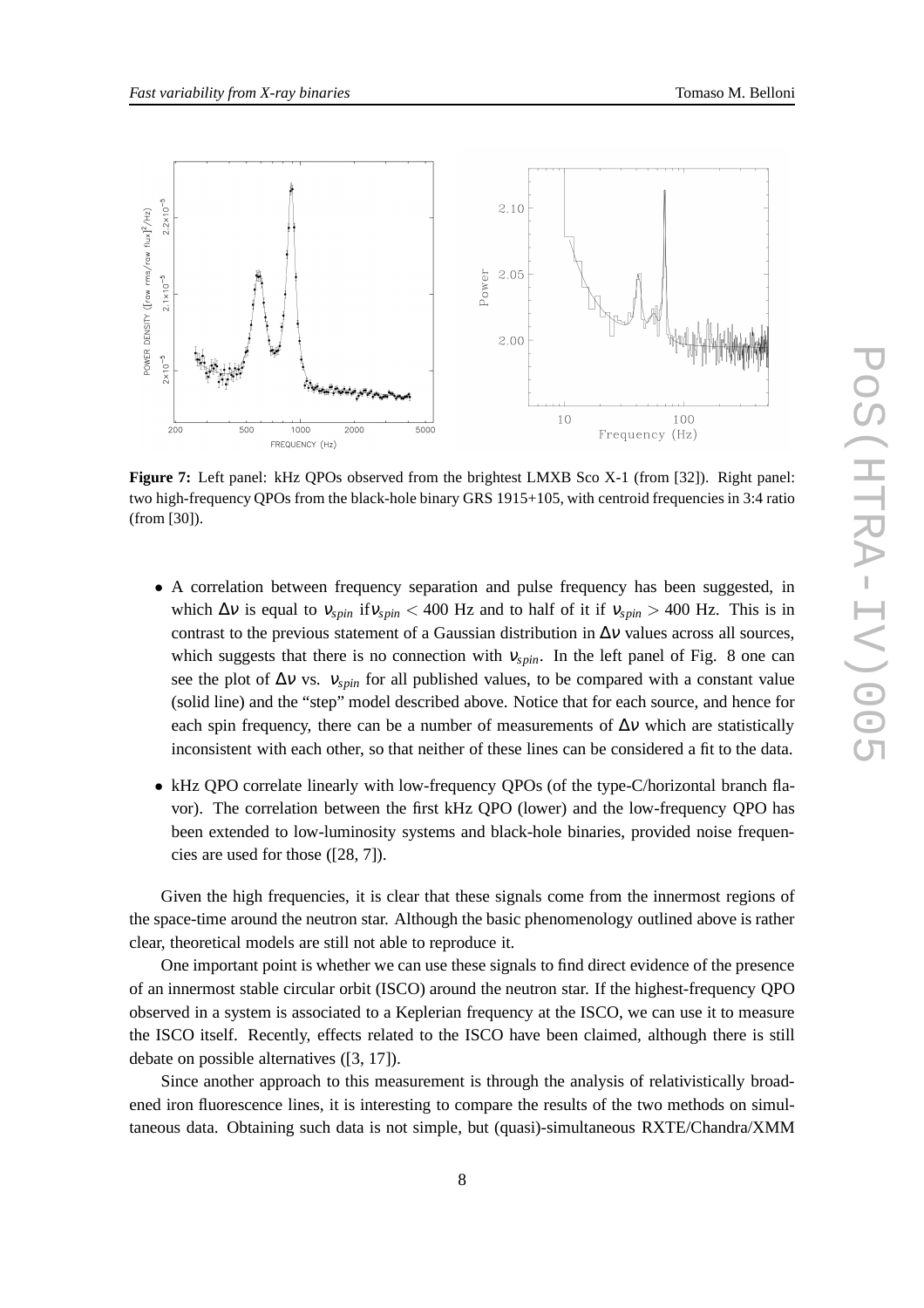

**Figure 8:** Left panel: separation of the two kHz QPO frequencies ∆<sup>ν</sup> versus the NS spin frequency for all published measurements. The white circles represent two millisecond X-ray pulsars. The solid line is a constant at *y* = 300Hz, the dashed line is the "step" function described in the text. Right panel: distribution histogram of all published  $\Delta v$  values, which are more than the points in the left panel since there are sources for which the spin frequency is not (yet) known.

data exist for the source 4U 1636–53. From these data, it appears that the two measurements can be reconciled only with a massive neutron star ( $> 2M_{\odot}$  or  $> 3M_{\odot}$  depending on the line model used), indicating that more observational data are needed in order to obtain a robust comparison (see [2]).

# **2.7 Black-hole high-frequency QPOs**

For black-hole binaries, the situation at high frequencies (above 30 Hz) is very different. Despite the extremely large base of data covering outbursts of transient sources and monitoring of persistent sources, only very few detection of high-frequency features have been obtained (see [9]). In all seven sources where narrow peaks were found (and only in few observations), the frequency seems to be constant. Moreover, in four sources two peaks have been detected simultaneously, although not always in the same energy band. In three of these cases their frequencies are in ratio 2:3, in the fourth in ratio 3:4 (see Fig. 7). There is an indication that the highest of the two QPO frequency is anti-correlated with the mass of the black hole, as expected if it was a Keplerian frequency at the ISCO. Thee features are observed in or close to a particular source state, the same one when type-B LFQPO are observed. However, even within this state only a few observations yield a detection. There seems to be no correlation with the frequency of low-frequency features,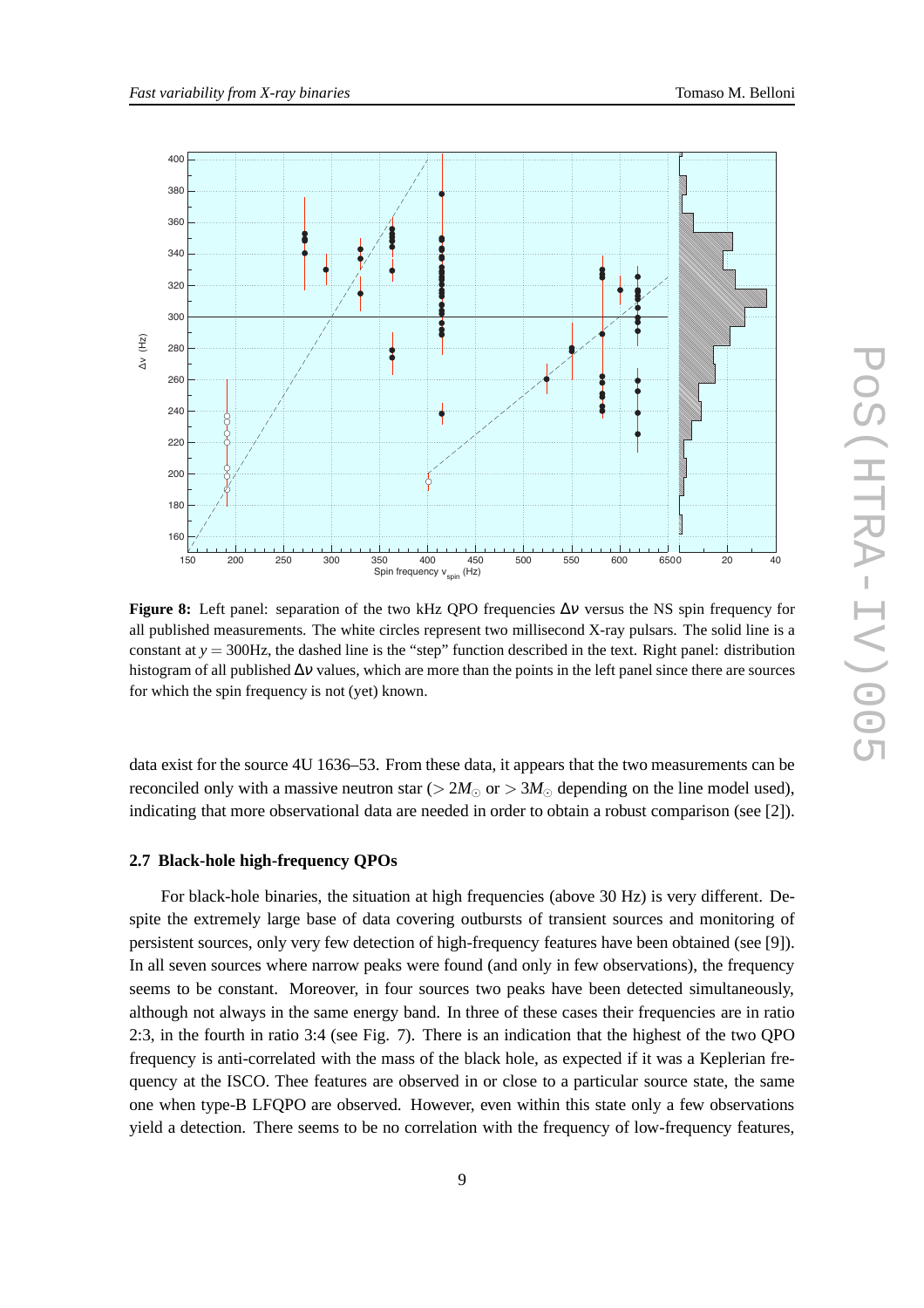although a comparative statistical study has not been done yet.

# **3. Theoretical models**

All the observables described above need to find a physical explanation. QPOs provide very precise frequencies to compare with models, but it is becoming clear now that other variables, such as the quality factor and the fractional rms of the peaks must be considered in order to understand the origin of the oscillations (see [3, 17]).

The original class of models for QPOs was based on the beat between the neutron star rotation frequency and the Keplerian frequency of accreting matter at a special radius (see [19, 34]). About a decade ago, the relativistic frequencies were introduced by the Relativistic Precession Model (citestellavietri). The LFQPO (of type-C) and two kHz QPO are identified with Lense-Thirring precession, nodal precession and Keplerian motion respectively. In the model, only the basic identification with fundamental relativistic frequencies is made, but the comparison with observations is rather successful and indicates that this direction is very promising for a more thorough understanding.

For high-frequency QPOs in black-hole binaries, the relativistic resonance models interpret the fixed frequencies in terms of resonance between orbital and epicyclic frequencies at a particular radius, yielding special ratios between the frequencies (see [34] for a discussion). More detections are needed to confirm this model, at variance with the case of neutron stars, where more models are needed to explain the large set of observational data.

In addition to probing accretion and General Relativity, kHz QPOs can be used to put useful limits on the equation of state of neutron matter (see [20]). The fact that matter is orbiting with period *P* at a radius *R* around the neutron star puts a limit to the relation between mass and radius of the star, which should be smaller than *R*. In addition, *R* cannot be smaller than the ISCO. With the highest QPO frequency, limits can already be put, but the observability of a higher frequency would make these limits very stringent. Unfortunately, although the instrumental sensitivity would allow to detect signals well above  $\sim$ 1.2 kHz, the rms and coherence of kHz QPOs decrease fast ([3]) and no detection is available above that frequency.

# **4. The future**

The space mission that brought all advancements in fast timing for X-ray binaries is the Rossi X-Ray Timing Explorer. After 15 years of service, the satellite will soon cease operations. There are a number of proposed instruments and missions devoted to fast timing, such as AXTAR and the HTRS on board the International X-ray Observatory, all on medium to long time scales. Other papers in these proceedings deal with them. However, in the spring of 2011 the indian satellite for astronomy ASTROSAT will be launched<sup>1</sup>. Among other instruments covering a wide energy range from the ultraviolet to hard X-rays, ASTROSAT will carry a large high-pressure proportional counter (LAXPC) which will provide a response similar to that of the RXTE/PCA below 10 keV and much higher at higher energies (see Fig. 9). This constitutes a unique possibility to continue

<sup>1</sup>http://meghnad.iucaa.ernet.in/~astrosat/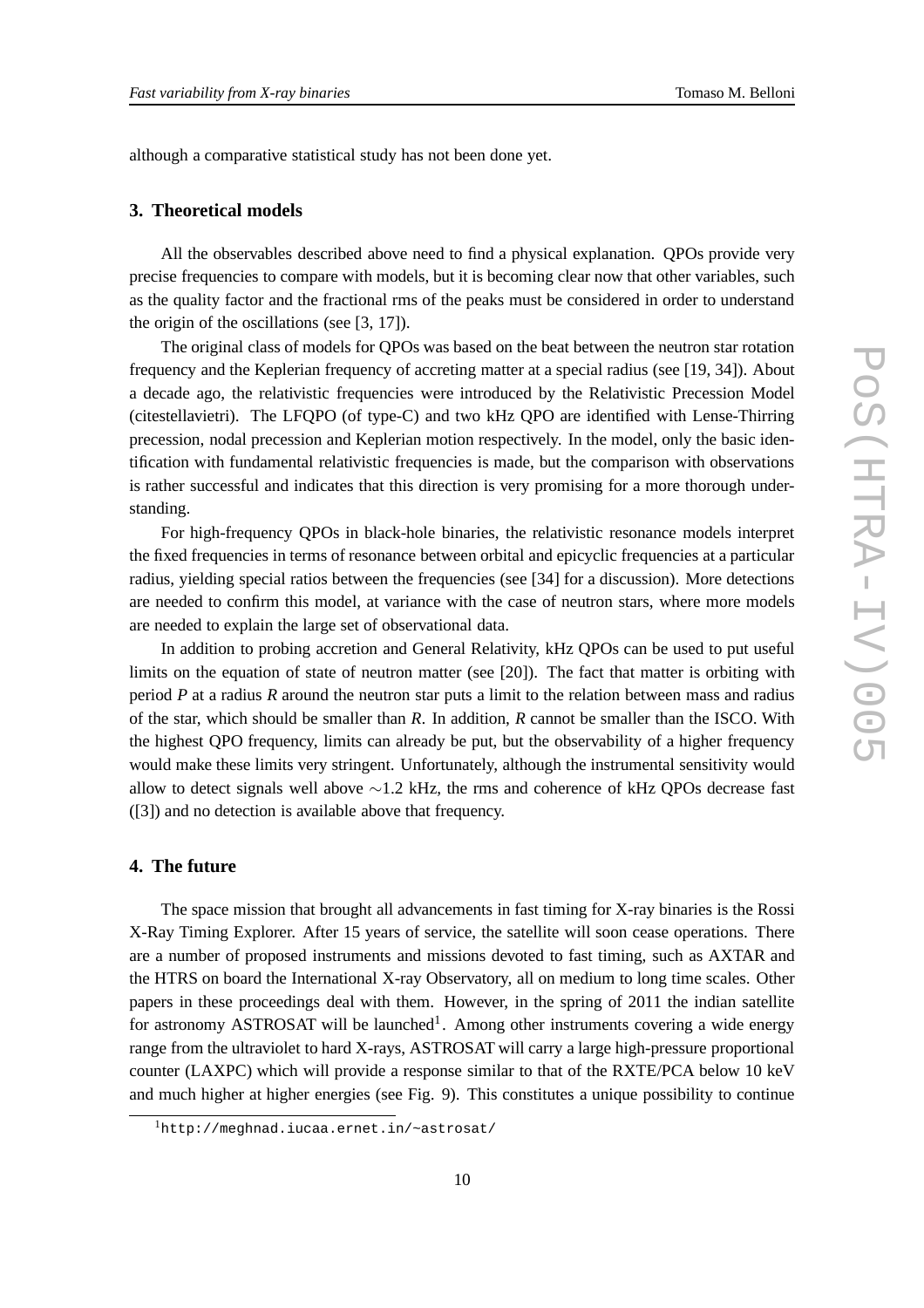

**Figure 9:** Comparison between the effective areas of the ASTROSAT/LAXPC (black) and the RXTE/PCA (five PCU elements, blue).

timing studies, the major advantage that the collecting area, which even below 10 keV is better than that of the current PCA, where obtaining a 5-unit observation is very unlikely, resulting in a considerable increase in area. Moreover, most of the timing features shown before are more intense at high energies, where the increased area of the LAXPC will bring a higher sensitivity. In particular, it will be possible to study black-hole high-frequency QPOs with higher sensitivity, hopefully bringing the necessary increase in observational wealth to compare them in details with theoretical models.

### **References**

- [1] D. Altamirano, P. Casella, A. Patruno, R. Wijnands, M. van der Klis, 2008, *Intermittent Millisecond X-Ray Pulsations from the Neutron Star X-Ray Transient SAX J1748.9-2021 in the Globular Cluster NGC 6440*, *ApJ*, **674**, L45
- [2] D. Altamirano, B. Hiemstra, M. Méndez, T.M. Belloni, 2010, *submitted to MNRAS*
- [3] D. Barret, J.-F. Olive, M.C. Miller, 2007, *Supporting evidence for the signature of the innermost stable circular orbit in Rossi X-ray data from 4U 1636-536*, *MNRAS*, **376**, 1139
- [4] T. Belloni, 2010, *States and Transitions in Black Hole Binaries* in *The Jet Paradigm: from Microquasars to Quasars*, Springer-Verlag, Berlin Heidelberg, p. 53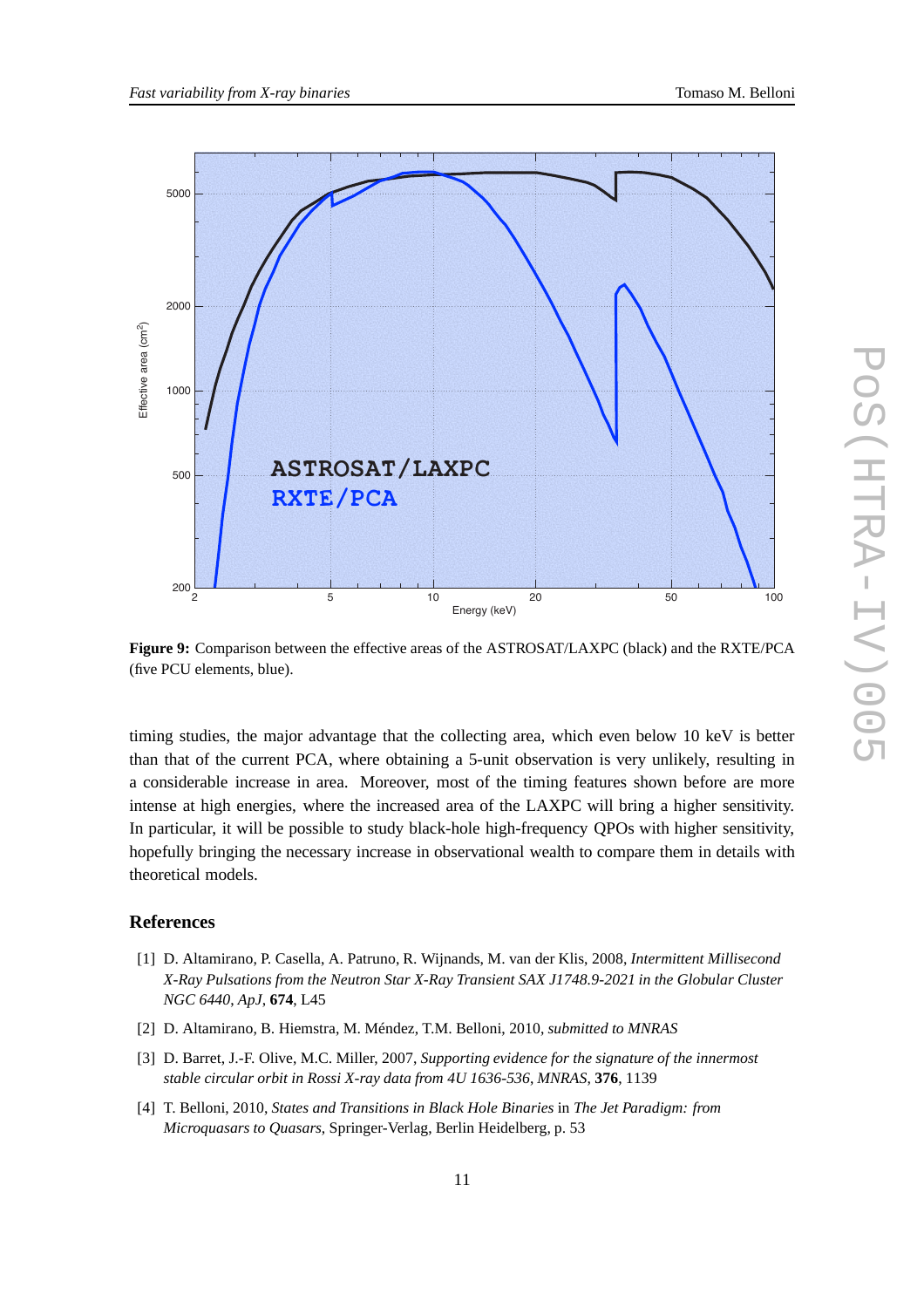- [5] T. Belloni, M. Méndez, A.R. King, M. van der Klis, J. Van Paradijs, 1997a, *An unstable central disk in the superluminal black-hole X-ray binary GRS 1915+105*, *ApJ*, **479**, L145
- [6] T. Belloni, M. Méndez, A.R. King, M. van der Klis, J. Van Paradijs, 1997b, *A unified model for the spectral variability in GRS 1915+105*, *ApJ*, **488**, L109
- [7] T. Belloni, D. Psaltis, M. van der Klis, 2002, *A Unified Description of the Timing Features of Accreting X-Ray Binaries*, *A*pJ, **572**, 392
- [8] T .Belloni, M. Méndez, J. Homan, 2005, *The distribution of kHz QPO frequencies in bright low mass X-ray binaries*, *A&A*, **437**, 209
- [9] T. Belloni, P. Soleri, P. Casella, M. Méndez. S. Migliari, 2006, *High-frequency quasi-periodic oscillations from GRS 1915+105 in its C state*, *MNRAS*, **369**, 305
- [10] T. Belloni, J. Homan, S. Motta, E. Ratti, M. Méndez, 2007, *Rossi XTE monitoring of 4U 1636–53 I. Long-term evolution and kHz quasi-periodic oscillations*, *MNRAS*, **379**, 247
- [11] M. Boutelier, D. Barret, Y. Lin, G. Török, 2010, *On the distribution of frequency ratios of kHz quasi-periodic oscillation*, *MNRAS*, **401**, 1290
- [12] P. Casella, T. Belloni, L. Stella, 2005, *The ABC of Low-Frequency Quasi-periodic Oscillations in Black Hole Candidates: Analogies with Z Sources*, *ApJ*, **629**, 403
- [13] P. Casella, D. Altamirano, A. Patruno, R. Wijnands, M. van der Klis, 2008, *Discovery of Coherent Millisecond X-Ray Pulsations in Aquila X-1*, *ApJ*, **674**, L41
- [14] R.P. Fender, J. Homan, T.M. Belloni, 2009, *Jets from black hole X-ray binaries: testing, refining and extending empirical models for the coupling to X-rays*, *MNRAS*, **396**, 1370
- [15] D.K. Galloway, M.P. Muno, J.M. Hartman, D. Psaltis, D. Chakrabarty, 2008, *Thermonuclear (Type I) X-Ray Bursts Observed by the Rossi X-Ray Timing Explorer*, *ApJ Suppl.*, **179**, 360
- [16] M. Gilfanov, 2010, *X-Ray emission from Black Hole Binaries* in *The Jet Paradigm: from Microquasars to Quasars*, Springer-Verlag, Berlin Heidelberg, p. 17
- [17] M. Méndez, 2006, *On the maximum amplitude and coherence of the kilohertz quasi-periodic oscillations in low-mass X-ray binaries*, *MNRAS*, **371**, 1925
- [18] M. Méndez, T. Belloni, 2007, *Is there a link between the neutron-star spin and the frequency of the kilohertz quasi-periodic oscillations?*, *MNRAS*, **381**, 790
- [19] M.C. Miller, F.K. Lamb, D. Psaltis, 1998, *Sonic-Point Model of Kilohertz Quasi-periodic Brightness Oscillations in Low-Mass X-Ray Binaries*, *ApJ*, **508**, 791
- [20] M.C. Miller, F.K. Lamb, D. Psaltis, 1999, *Constraints on the equation of state of neutron star matter from observations of kilohertz QPOs*, *Nuclear Physics B Proc. Suppl.*, **69**, 123
- [21] S. Motta, T. Belloni, J. Homan, 2009, *The evolution of the high-energy cut-off in the X-ray spectrum of GX 339-4 across a hard-to-soft transition*, *MNRAS*, **400**, 1603
- [22] M.A. Nowak, 2000, *Are there three peaks in the power spectra of GX 339-4 and Cyg X-1?*, *M*NRAS, **318**, 361
- [23] M.A. Nowak, B.A. Vaughan, J. Wilms, J.B. Dove, M.C. Begelman, 1999a, *Rossi X-Ray Timing Explorer Observations of Cygnus X-1. II. Timing Analysis*, *ApJ*, **510**, 874
- [24] M.A. Nowak, B.A. Vaughan, J. Wilms, J.B. Dove, M.C. Begelman, 1999b, *Rossi X-Ray Timing Explorer Observation of Cygnus X-1. III. Implications for Compton Corona and Advection-dominated Accretion Flow Models*, *ApJ*, **515**, 726